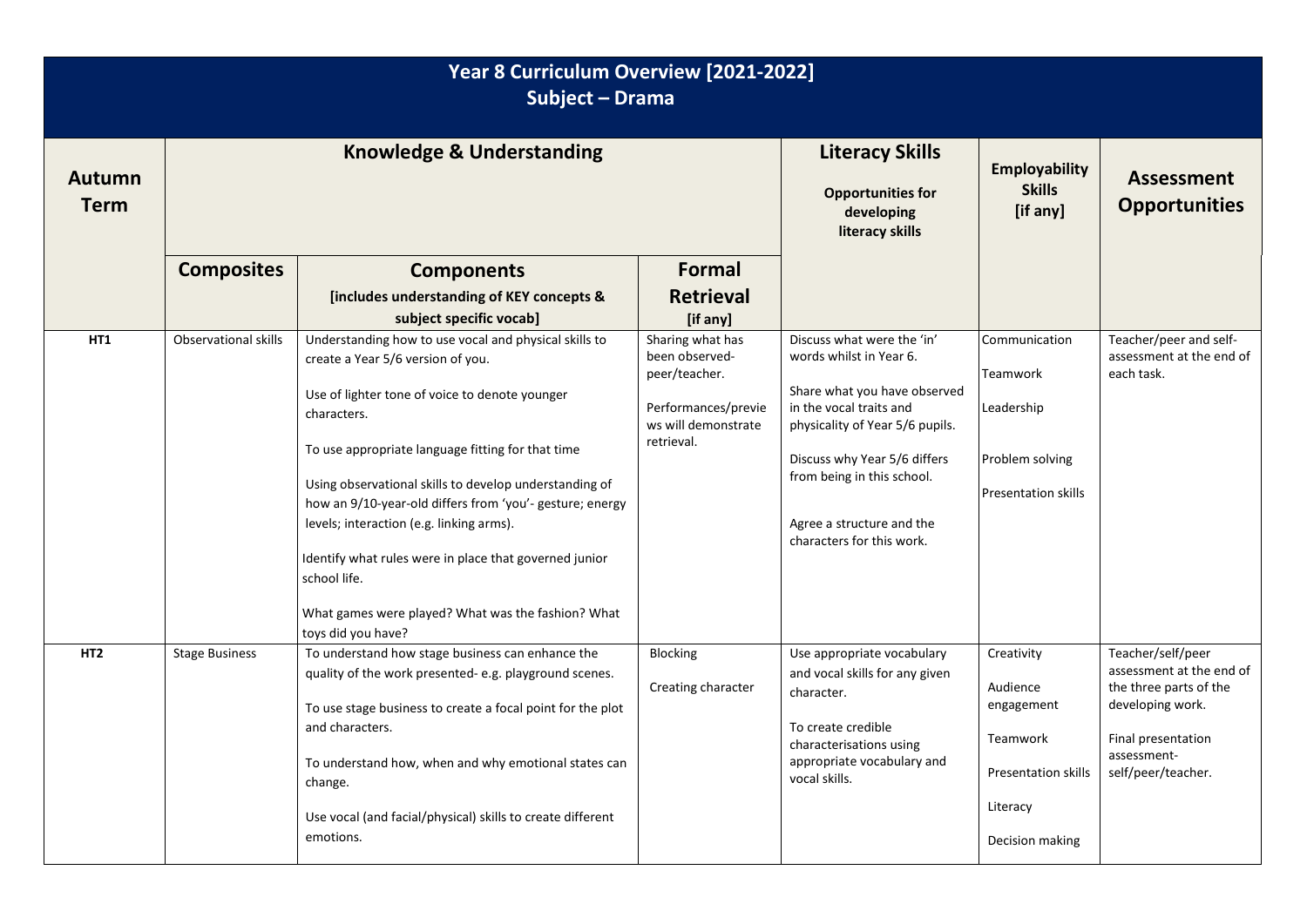## **Year 8 Curriculum Overview [2021-2022] Subject – Drama**

| <b>Spring</b> |                              | <b>Knowledge &amp; Understanding</b>                                                                                                                                                                                                                                                                                                                                                | <b>Literacy Skills</b><br><b>Opportunities for</b>                                                                                                        | <b>Employability</b><br><b>Skills</b>                                                                                                                                                                                                                                                                                                                                                                                                                                                                          | <b>Assessment</b><br><b>Opportunities</b>                                                                   |                                                                                                                                                                    |
|---------------|------------------------------|-------------------------------------------------------------------------------------------------------------------------------------------------------------------------------------------------------------------------------------------------------------------------------------------------------------------------------------------------------------------------------------|-----------------------------------------------------------------------------------------------------------------------------------------------------------|----------------------------------------------------------------------------------------------------------------------------------------------------------------------------------------------------------------------------------------------------------------------------------------------------------------------------------------------------------------------------------------------------------------------------------------------------------------------------------------------------------------|-------------------------------------------------------------------------------------------------------------|--------------------------------------------------------------------------------------------------------------------------------------------------------------------|
| <b>Term</b>   | <b>Composites</b>            | <b>Components</b><br>[includes understanding of KEY concepts &<br>subject specific vocab]                                                                                                                                                                                                                                                                                           | <b>Formal</b><br><b>Retrieval</b><br>[if any]                                                                                                             | developing<br>literacy skills                                                                                                                                                                                                                                                                                                                                                                                                                                                                                  | [if any]                                                                                                    |                                                                                                                                                                    |
| HT3           | Multi-role playing           | Understanding how to multi-role.<br>To understand how best to organise the logistics for a<br>multi-scene project.<br>Creating logistic sheets (including cue sheets) for the<br>project.<br>To understand how to create a flashback using sound<br>and lighting.<br>Understand how to use voice, movement and pace to<br>create an effective 90-year-old.                          | Observational skills<br><b>Technical and team</b><br>skills showing co-<br>ordination of the<br>piece.                                                    | Speaking-rehearsals and<br>performance work.<br>Listening to peers in rehearsals;<br>listening to the other actors to<br>help the delivery of the work.<br>Collaborating to create a<br>meaningful and creative<br>performance.<br>Numeracy: calculating when<br>SFX and LFX have to happen,<br>how long for/volume and<br>brightness levels.                                                                                                                                                                  | Communication<br>Creativity<br>Decision making<br>Leadership<br>Planning<br><b>Presentation skills</b>      | Work will be<br>self/peer/teacher<br>assessed at each stage of<br>the blocking process.<br>The final performance<br>will also be<br>self/peer/teacher<br>assessed. |
| HT4           | Cue Lines and<br>Transitions | Creating key, cue lines that help the technicians to<br>create smooth scene transitions.<br>Plan exits so that the performance can run smoothly.<br>E.g. 'John exits to DSR and presses b/o. New characters<br>enter and lights go up.'<br>Understand how to create cue sheets so that everyone<br>knows what is happening when.<br>Create cue sheets that are clear and effective. | Technical knowledge<br>retrieval will be<br>demonstrated in the<br>previews and in the<br>performances with<br>the focus on cue lines<br>and transitions. | Performance: the team has<br>produced a creative response to the<br>brief.<br>Literacy: the characters speak<br>appropriately for their chosen role,<br>using appropriate vocabulary.<br>Employability: initiative. Every team<br>member has to use their judgement<br>about how, when and why they<br>must do and say something.<br>21 <sup>st</sup> Century: collaboration. The<br>team has to agree their characters,<br>plot and scenes for the project;<br>acting upon the plan to<br>communicate meaning | <b>Teamwork</b><br>Problem solving<br>Presentation skills<br>Negotiating<br>Positive attitude<br>initiative |                                                                                                                                                                    |